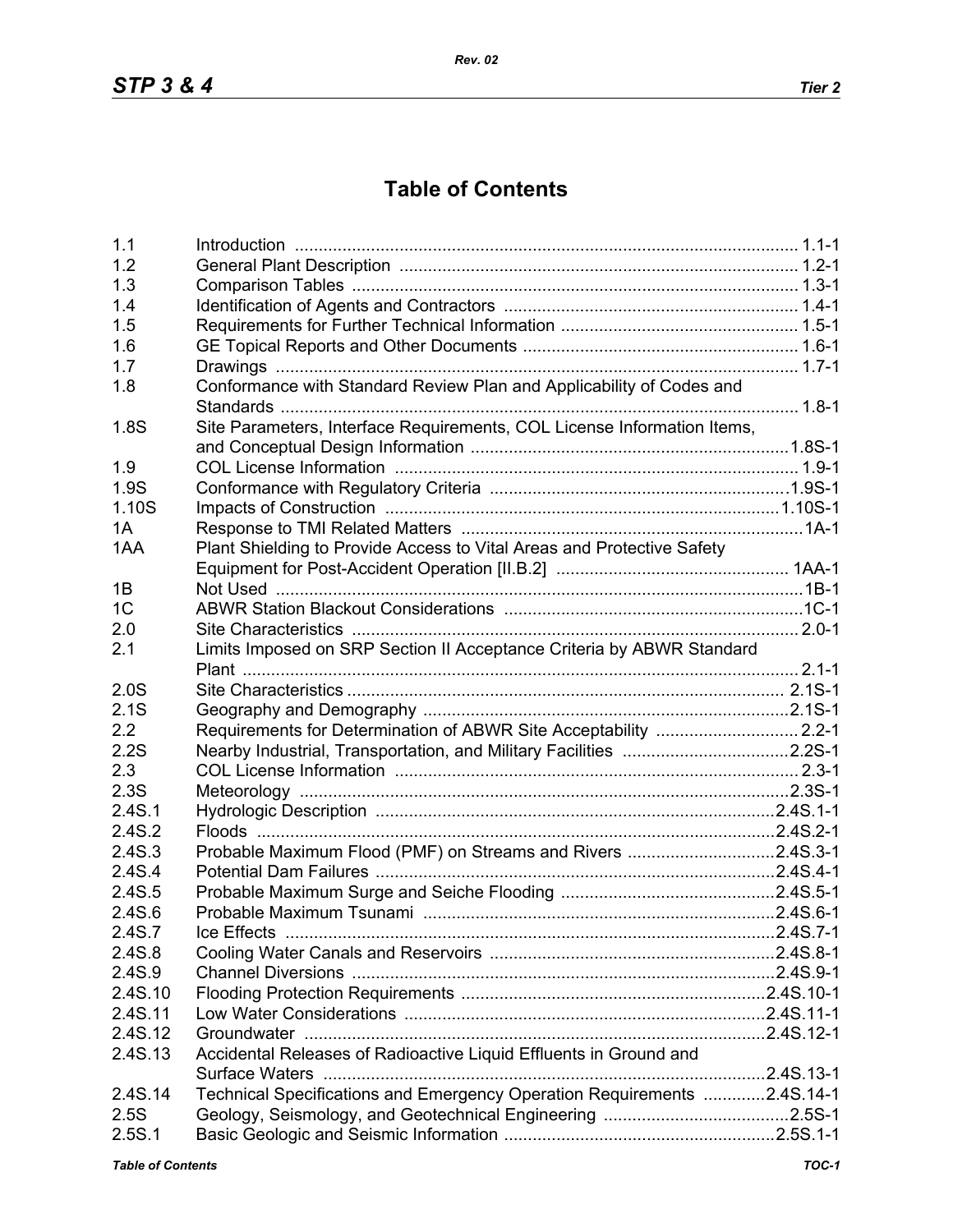| 2.5S.2         |                                                                                  |  |
|----------------|----------------------------------------------------------------------------------|--|
| 2.5S.3         |                                                                                  |  |
| 2.5S.4         |                                                                                  |  |
| 2.5S.5         |                                                                                  |  |
| 2A             | Input to CRAC 2 Computer Code for Determination of ABWR Site                     |  |
|                |                                                                                  |  |
| 3.1            |                                                                                  |  |
| 3.2            |                                                                                  |  |
| 3.3            |                                                                                  |  |
| 3.4            |                                                                                  |  |
| 3.5            |                                                                                  |  |
| 3.6            | Protection Against Dynamic Effects Associated with the Postulated                |  |
|                |                                                                                  |  |
| 3.7            |                                                                                  |  |
| 3.7.1          |                                                                                  |  |
|                |                                                                                  |  |
| 3.8            |                                                                                  |  |
| 3.9            |                                                                                  |  |
| 3.10           | Seismic and Dynamic Qualification of Mechanical and Electrical Equipment  3.10-1 |  |
| 3.11           | Environmental Qualification of Safety-Related Mechanical and Electrical          |  |
|                |                                                                                  |  |
| 3.12           |                                                                                  |  |
| 3.12S          |                                                                                  |  |
| 3.13           | Secondary Containment and Divisional Separation Zones -                          |  |
|                |                                                                                  |  |
| 3.13S          |                                                                                  |  |
| 3A             |                                                                                  |  |
| 3B             |                                                                                  |  |
| 3C             | Computer Programs Used in the Design and Analysis of Seismic Category I          |  |
|                |                                                                                  |  |
| 3D             | Computer Programs Used in the Design of Components, Equipment and                |  |
|                |                                                                                  |  |
| 3E             |                                                                                  |  |
| 3F             |                                                                                  |  |
| 3G             |                                                                                  |  |
| 3H             | Details and Evaluation Results of Seismic Category 1 Structures 3H-1             |  |
| 3 <sub>l</sub> |                                                                                  |  |
| 3J             |                                                                                  |  |
| 3K             | Designated NEDE-24326-1-P Material Which May Not Change                          |  |
|                |                                                                                  |  |
| 3L             |                                                                                  |  |
| 3M             | Resolution Of Intersystem Loss Of Coolant Accident For ABWR 3M-1                 |  |
| 3MA            |                                                                                  |  |
| 4.0            |                                                                                  |  |
| 4.1            |                                                                                  |  |
| 4.2            |                                                                                  |  |
| 4.3            |                                                                                  |  |
| 4.4            |                                                                                  |  |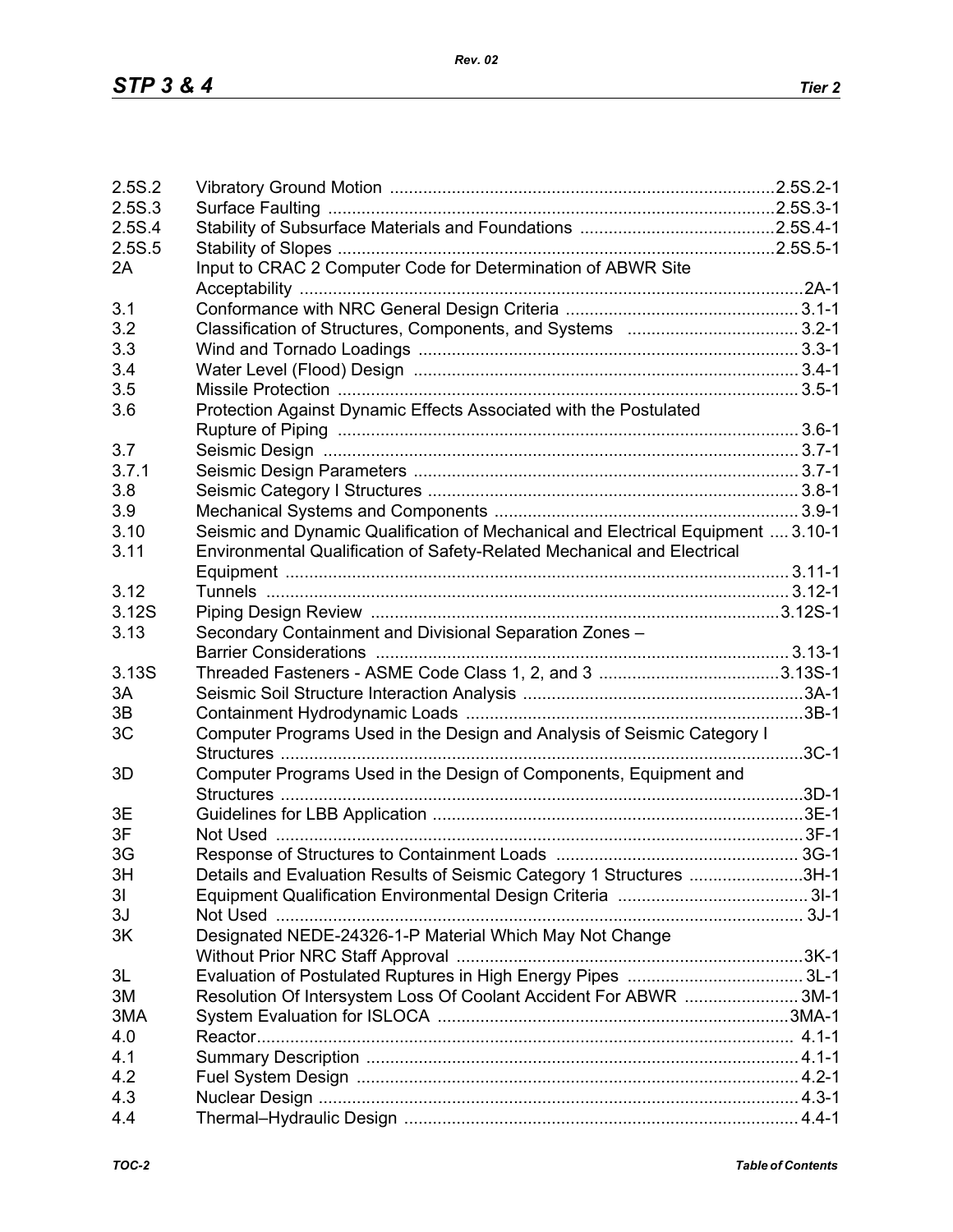| 4.5  |                                                                                                      |  |
|------|------------------------------------------------------------------------------------------------------|--|
| 4.6  |                                                                                                      |  |
| 4A   | Typical Control Rod Patterns and Associated Power Distribution for ABWR 4A-1                         |  |
| 4B   |                                                                                                      |  |
| 4C   |                                                                                                      |  |
| 4D   | Reference Fuel Design Compliance with Acceptance Criteria 4D-1                                       |  |
| 5.0  |                                                                                                      |  |
| 5.1  |                                                                                                      |  |
| 5.2  |                                                                                                      |  |
| 5.3  |                                                                                                      |  |
| 5.4  |                                                                                                      |  |
| 5A   |                                                                                                      |  |
| 5B   | RHR Injection Flow And Heat Capacity Analysis Outlines 5B-1                                          |  |
| 6    |                                                                                                      |  |
| 6.0  |                                                                                                      |  |
| 6.1  |                                                                                                      |  |
| 6.2  |                                                                                                      |  |
| 6.3  |                                                                                                      |  |
| 6.4  |                                                                                                      |  |
| 6.5  |                                                                                                      |  |
| 6.6  | Preservice and Inservice Inspection, and Testing of Class 2 and 3                                    |  |
|      |                                                                                                      |  |
| 6.7  |                                                                                                      |  |
| 6A   |                                                                                                      |  |
| 6B   |                                                                                                      |  |
| 6C   |                                                                                                      |  |
| 6D   |                                                                                                      |  |
| 6E   |                                                                                                      |  |
| 7.0  |                                                                                                      |  |
| 7.1  | Introduction                                                                                         |  |
| 7.2  | Reactor Protection (Trip) System (RPS)—Instrumentation and Controls  7.2-1                           |  |
| 7.3  |                                                                                                      |  |
| 7.4  |                                                                                                      |  |
| 7.5  |                                                                                                      |  |
| 7.6  |                                                                                                      |  |
| 7.6S |                                                                                                      |  |
| 7.7  |                                                                                                      |  |
| 7.8  |                                                                                                      |  |
| 7.8S |                                                                                                      |  |
| 7.9S |                                                                                                      |  |
| 7A   | Design Response to Appendix B, ABWR LRB Instrumentation and Controls 7A-1                            |  |
| 7B   | Implementation Requirements for Hardware/Software Development 7B-1                                   |  |
| 7C   | Defense Against Common-Mode Failure in Safety-Related, Software-Based                                |  |
|      |                                                                                                      |  |
| 8.0  |                                                                                                      |  |
| 8.1  | 1-1-1. B.1-1. B.1-1. B.1-1. B.1-1. B.1-1. B.1-1. B.1-1. B.1-1. B.1-1. B.1-1. B.1-1. B.1-1. B.1-1. B. |  |
| 8.2  |                                                                                                      |  |

 $\overline{1}$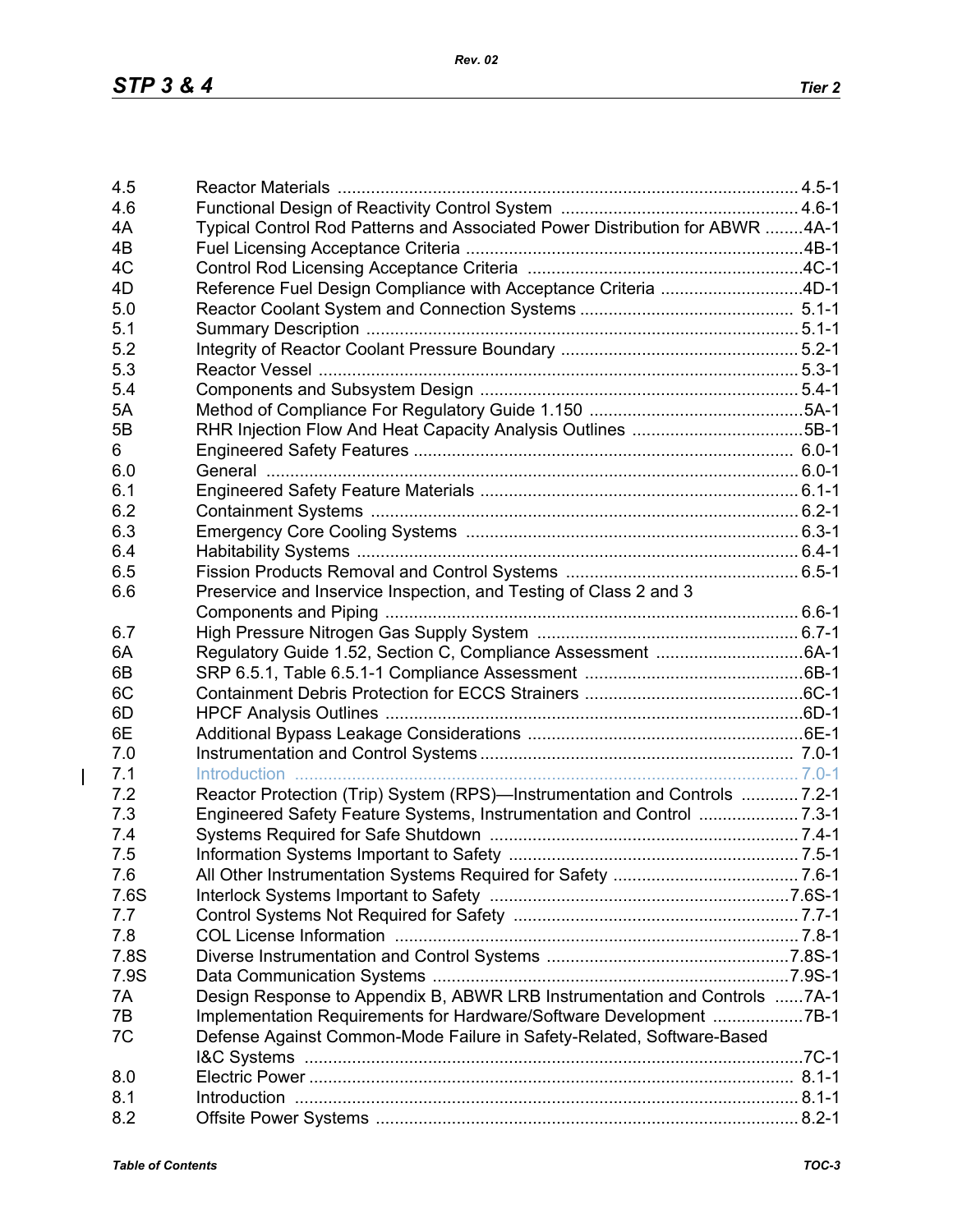| 8.3        |                                                                                    |  |
|------------|------------------------------------------------------------------------------------|--|
| 8.4S       |                                                                                    |  |
| 8A         |                                                                                    |  |
| 9.0        |                                                                                    |  |
| 9.1        |                                                                                    |  |
| 9.2        |                                                                                    |  |
|            |                                                                                    |  |
| 9.3        |                                                                                    |  |
| 9.4        |                                                                                    |  |
| 9.5        |                                                                                    |  |
| <b>9A</b>  |                                                                                    |  |
| 9B         | Summary of Analysis Supporting Fire Protection Design Requirements 9B-1            |  |
| 9C         | Regulatory Guide 1.52, Section C, Compliance Assessment 9C-1                       |  |
| 9D         |                                                                                    |  |
| 9E         |                                                                                    |  |
| 10.0       |                                                                                    |  |
| 10.1       |                                                                                    |  |
| 10.2       |                                                                                    |  |
| 10.3       |                                                                                    |  |
| 10.4       |                                                                                    |  |
| 11.0       |                                                                                    |  |
| 11.1       |                                                                                    |  |
| 11.2       |                                                                                    |  |
| 11.3       |                                                                                    |  |
| 11.4       |                                                                                    |  |
| 11.5       | Process and Effluent Radiological Monitoring and Sampling Systems  11.5-1          |  |
| 11.6       |                                                                                    |  |
| <b>11A</b> | Radioactive Waste Management - Additional Information 11A-1                        |  |
| 12.0       |                                                                                    |  |
| 12.1       | Ensuring that Occupational Radiation Exposures are ALARA  12.1-1                   |  |
| 12.2       |                                                                                    |  |
| 12.3       |                                                                                    |  |
| 12.4       |                                                                                    |  |
| 12.5       |                                                                                    |  |
| 12.5S      |                                                                                    |  |
| 12A        |                                                                                    |  |
| 13.0       |                                                                                    |  |
| 13.1       |                                                                                    |  |
| 13.2       |                                                                                    |  |
| 13.3       |                                                                                    |  |
| 13.4       |                                                                                    |  |
| 13.4S      |                                                                                    |  |
| 13.5       |                                                                                    |  |
| 13.6       |                                                                                    |  |
| 13.7       |                                                                                    |  |
| 14.0       |                                                                                    |  |
| 14.0S      |                                                                                    |  |
| 14.1       | Specific Information to be Included in Preliminary Safety Analysis Reports  14.1-1 |  |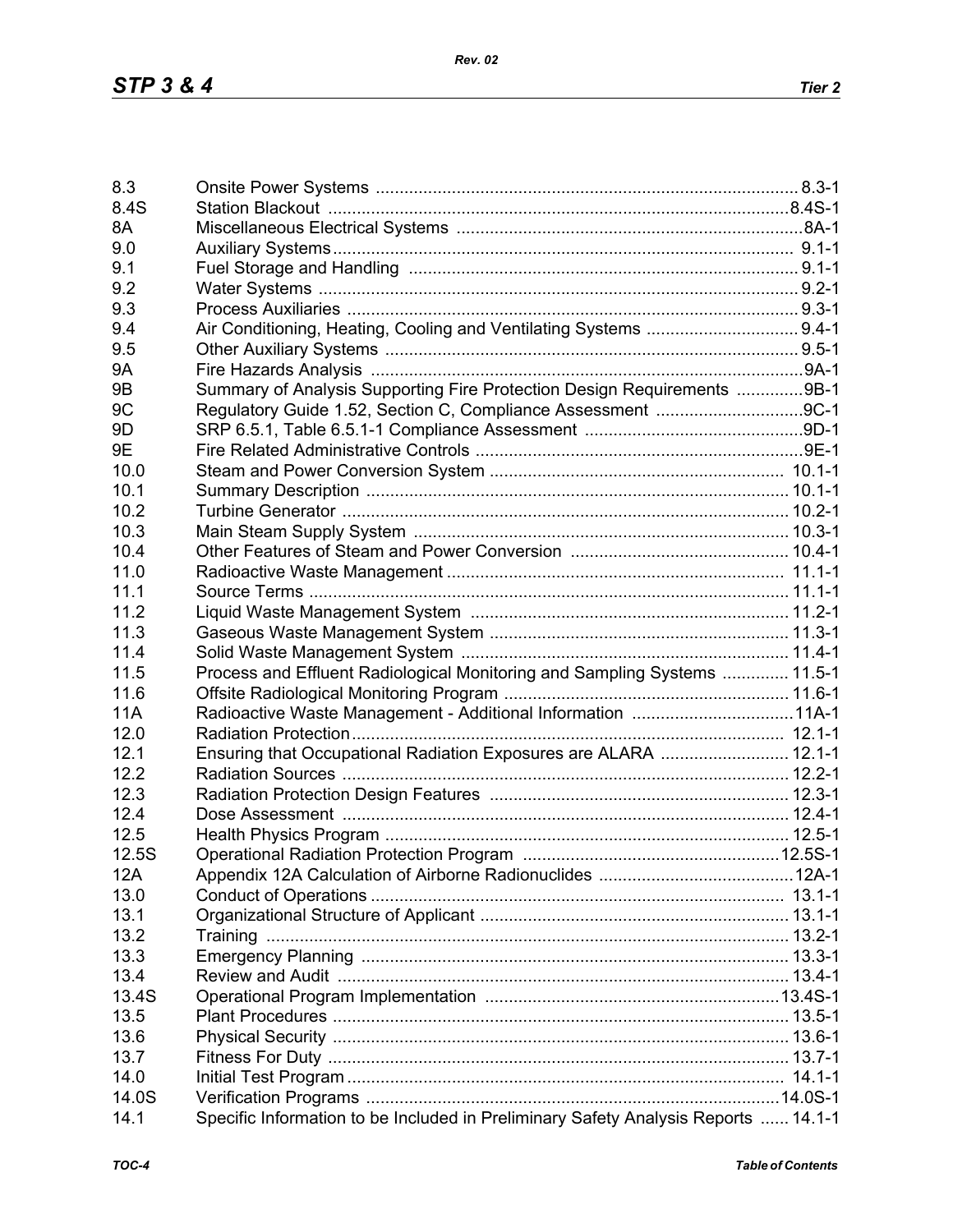| Specific Information to be Included in Final Safety Analysis Reports  14.2-1<br>14.2<br>14.2S<br>14.3<br>Inspections, Tests, Analyses and Acceptance Criteria (ITAAC)  14.3S-1<br>14.3S<br>15.0<br>15.1<br>15.1S<br>15.2<br>15.3<br>15.4<br>15.5<br>15.6<br>Radioactive Release from Subsystems and Components  15.7-1<br>15.7<br>15.8<br><b>15A</b><br>15B<br><b>15C</b><br>Probability Analysis of Pressure Regulator Downscale Failure 15D-1<br>15D<br>15E<br>15F<br>16.1.0<br>16.2.0<br>16.3.0<br>16.4.0<br>16.5.0<br>17<br>17.0<br>17.1<br>17.2<br>17.3<br>17.4S<br>17.5S<br>17.6S<br>18<br>18.0<br>Introduction<br>18.2<br>18.3<br>18.4<br>18.5<br>18.6<br>18.7<br>18.8<br><b>18A</b><br>Differences Between BWROG EPG Revision 4 and ABWR EPG 18B-1<br><b>18B</b><br><b>18C</b><br>Emergency Procedures Guidelines-Input Data and Calculation Results 18D-1<br>18D | 14.1S | Specific Information to be Addressed For the Initial Plant Test Program 14.1S-1 |  |
|---------------------------------------------------------------------------------------------------------------------------------------------------------------------------------------------------------------------------------------------------------------------------------------------------------------------------------------------------------------------------------------------------------------------------------------------------------------------------------------------------------------------------------------------------------------------------------------------------------------------------------------------------------------------------------------------------------------------------------------------------------------------------------------------------------------------------------------------------------------------------|-------|---------------------------------------------------------------------------------|--|
|                                                                                                                                                                                                                                                                                                                                                                                                                                                                                                                                                                                                                                                                                                                                                                                                                                                                           |       |                                                                                 |  |
|                                                                                                                                                                                                                                                                                                                                                                                                                                                                                                                                                                                                                                                                                                                                                                                                                                                                           |       |                                                                                 |  |
|                                                                                                                                                                                                                                                                                                                                                                                                                                                                                                                                                                                                                                                                                                                                                                                                                                                                           |       |                                                                                 |  |
|                                                                                                                                                                                                                                                                                                                                                                                                                                                                                                                                                                                                                                                                                                                                                                                                                                                                           |       |                                                                                 |  |
|                                                                                                                                                                                                                                                                                                                                                                                                                                                                                                                                                                                                                                                                                                                                                                                                                                                                           |       |                                                                                 |  |
|                                                                                                                                                                                                                                                                                                                                                                                                                                                                                                                                                                                                                                                                                                                                                                                                                                                                           |       |                                                                                 |  |
|                                                                                                                                                                                                                                                                                                                                                                                                                                                                                                                                                                                                                                                                                                                                                                                                                                                                           |       |                                                                                 |  |
|                                                                                                                                                                                                                                                                                                                                                                                                                                                                                                                                                                                                                                                                                                                                                                                                                                                                           |       |                                                                                 |  |
|                                                                                                                                                                                                                                                                                                                                                                                                                                                                                                                                                                                                                                                                                                                                                                                                                                                                           |       |                                                                                 |  |
|                                                                                                                                                                                                                                                                                                                                                                                                                                                                                                                                                                                                                                                                                                                                                                                                                                                                           |       |                                                                                 |  |
|                                                                                                                                                                                                                                                                                                                                                                                                                                                                                                                                                                                                                                                                                                                                                                                                                                                                           |       |                                                                                 |  |
|                                                                                                                                                                                                                                                                                                                                                                                                                                                                                                                                                                                                                                                                                                                                                                                                                                                                           |       |                                                                                 |  |
|                                                                                                                                                                                                                                                                                                                                                                                                                                                                                                                                                                                                                                                                                                                                                                                                                                                                           |       |                                                                                 |  |
|                                                                                                                                                                                                                                                                                                                                                                                                                                                                                                                                                                                                                                                                                                                                                                                                                                                                           |       |                                                                                 |  |
|                                                                                                                                                                                                                                                                                                                                                                                                                                                                                                                                                                                                                                                                                                                                                                                                                                                                           |       |                                                                                 |  |
|                                                                                                                                                                                                                                                                                                                                                                                                                                                                                                                                                                                                                                                                                                                                                                                                                                                                           |       |                                                                                 |  |
|                                                                                                                                                                                                                                                                                                                                                                                                                                                                                                                                                                                                                                                                                                                                                                                                                                                                           |       |                                                                                 |  |
|                                                                                                                                                                                                                                                                                                                                                                                                                                                                                                                                                                                                                                                                                                                                                                                                                                                                           |       |                                                                                 |  |
|                                                                                                                                                                                                                                                                                                                                                                                                                                                                                                                                                                                                                                                                                                                                                                                                                                                                           |       |                                                                                 |  |
|                                                                                                                                                                                                                                                                                                                                                                                                                                                                                                                                                                                                                                                                                                                                                                                                                                                                           |       |                                                                                 |  |
|                                                                                                                                                                                                                                                                                                                                                                                                                                                                                                                                                                                                                                                                                                                                                                                                                                                                           |       |                                                                                 |  |
|                                                                                                                                                                                                                                                                                                                                                                                                                                                                                                                                                                                                                                                                                                                                                                                                                                                                           |       |                                                                                 |  |
|                                                                                                                                                                                                                                                                                                                                                                                                                                                                                                                                                                                                                                                                                                                                                                                                                                                                           |       |                                                                                 |  |
|                                                                                                                                                                                                                                                                                                                                                                                                                                                                                                                                                                                                                                                                                                                                                                                                                                                                           |       |                                                                                 |  |
|                                                                                                                                                                                                                                                                                                                                                                                                                                                                                                                                                                                                                                                                                                                                                                                                                                                                           |       |                                                                                 |  |
|                                                                                                                                                                                                                                                                                                                                                                                                                                                                                                                                                                                                                                                                                                                                                                                                                                                                           |       |                                                                                 |  |
|                                                                                                                                                                                                                                                                                                                                                                                                                                                                                                                                                                                                                                                                                                                                                                                                                                                                           |       |                                                                                 |  |
|                                                                                                                                                                                                                                                                                                                                                                                                                                                                                                                                                                                                                                                                                                                                                                                                                                                                           |       |                                                                                 |  |
|                                                                                                                                                                                                                                                                                                                                                                                                                                                                                                                                                                                                                                                                                                                                                                                                                                                                           |       |                                                                                 |  |
|                                                                                                                                                                                                                                                                                                                                                                                                                                                                                                                                                                                                                                                                                                                                                                                                                                                                           |       |                                                                                 |  |
|                                                                                                                                                                                                                                                                                                                                                                                                                                                                                                                                                                                                                                                                                                                                                                                                                                                                           |       |                                                                                 |  |
|                                                                                                                                                                                                                                                                                                                                                                                                                                                                                                                                                                                                                                                                                                                                                                                                                                                                           |       |                                                                                 |  |
|                                                                                                                                                                                                                                                                                                                                                                                                                                                                                                                                                                                                                                                                                                                                                                                                                                                                           |       |                                                                                 |  |
|                                                                                                                                                                                                                                                                                                                                                                                                                                                                                                                                                                                                                                                                                                                                                                                                                                                                           |       |                                                                                 |  |
|                                                                                                                                                                                                                                                                                                                                                                                                                                                                                                                                                                                                                                                                                                                                                                                                                                                                           |       |                                                                                 |  |
|                                                                                                                                                                                                                                                                                                                                                                                                                                                                                                                                                                                                                                                                                                                                                                                                                                                                           |       |                                                                                 |  |
|                                                                                                                                                                                                                                                                                                                                                                                                                                                                                                                                                                                                                                                                                                                                                                                                                                                                           |       |                                                                                 |  |
|                                                                                                                                                                                                                                                                                                                                                                                                                                                                                                                                                                                                                                                                                                                                                                                                                                                                           |       |                                                                                 |  |
|                                                                                                                                                                                                                                                                                                                                                                                                                                                                                                                                                                                                                                                                                                                                                                                                                                                                           |       |                                                                                 |  |
|                                                                                                                                                                                                                                                                                                                                                                                                                                                                                                                                                                                                                                                                                                                                                                                                                                                                           |       |                                                                                 |  |
|                                                                                                                                                                                                                                                                                                                                                                                                                                                                                                                                                                                                                                                                                                                                                                                                                                                                           |       |                                                                                 |  |
|                                                                                                                                                                                                                                                                                                                                                                                                                                                                                                                                                                                                                                                                                                                                                                                                                                                                           |       |                                                                                 |  |
|                                                                                                                                                                                                                                                                                                                                                                                                                                                                                                                                                                                                                                                                                                                                                                                                                                                                           |       |                                                                                 |  |
|                                                                                                                                                                                                                                                                                                                                                                                                                                                                                                                                                                                                                                                                                                                                                                                                                                                                           |       |                                                                                 |  |
|                                                                                                                                                                                                                                                                                                                                                                                                                                                                                                                                                                                                                                                                                                                                                                                                                                                                           |       |                                                                                 |  |
|                                                                                                                                                                                                                                                                                                                                                                                                                                                                                                                                                                                                                                                                                                                                                                                                                                                                           |       |                                                                                 |  |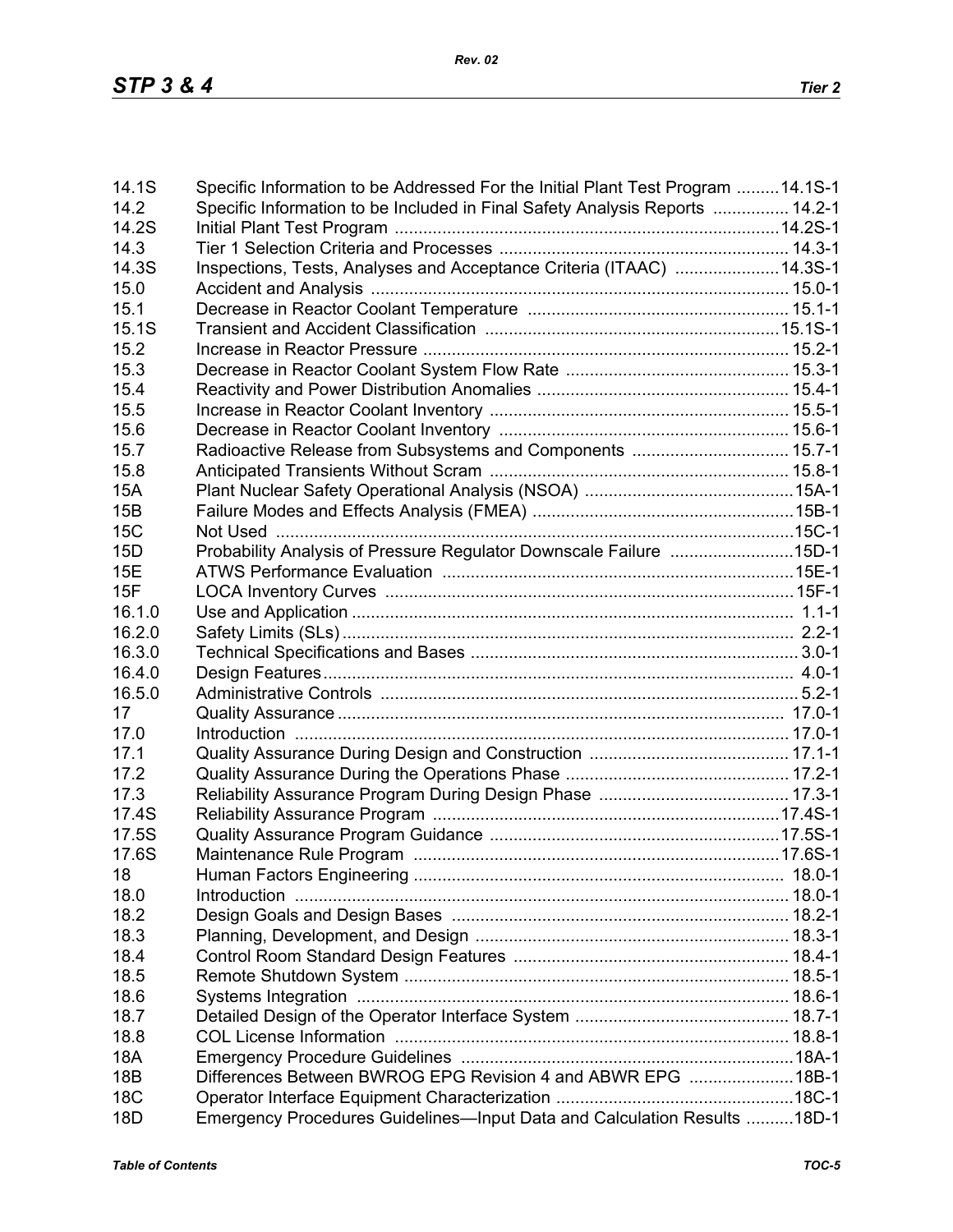| <b>18E</b>      | ABWR Human-System Interface Design Implementation Process 18E-1               |  |
|-----------------|-------------------------------------------------------------------------------|--|
| <b>18F</b>      |                                                                               |  |
| 18G             |                                                                               |  |
| 18H             | Supporting Analysis for Emergency Operation Information and Controls 18H-1    |  |
| 19.0            |                                                                               |  |
| 19.1            |                                                                               |  |
| 19.1S           |                                                                               |  |
| 19.2            |                                                                               |  |
| 19.3            |                                                                               |  |
| 19.4            |                                                                               |  |
| 19.4S           |                                                                               |  |
| 19.5            |                                                                               |  |
| 19.6            |                                                                               |  |
| 19.7            |                                                                               |  |
| 19.8            |                                                                               |  |
| 19.9            |                                                                               |  |
| 19.10           | Assumptions and Insights Related to Systems Outside of ABWR Design            |  |
|                 |                                                                               |  |
| 19.11           |                                                                               |  |
| 19.12           |                                                                               |  |
| 19.13           |                                                                               |  |
| 19A             |                                                                               |  |
|                 |                                                                               |  |
| 19B             | Resolution of Applicable Unresolved Safety Issues and Generic Safety          |  |
| 19 <sub>C</sub> |                                                                               |  |
| 19 <sub>D</sub> |                                                                               |  |
| <b>19E</b>      |                                                                               |  |
|                 |                                                                               |  |
| 19EA            |                                                                               |  |
| 19EB            |                                                                               |  |
| 19EC            |                                                                               |  |
| <b>19ED</b>     |                                                                               |  |
| 19EE            |                                                                               |  |
| 19F             |                                                                               |  |
| 19FA            |                                                                               |  |
| 19G             |                                                                               |  |
| 19H             |                                                                               |  |
| 191             |                                                                               |  |
| 19J             |                                                                               |  |
| 19K             |                                                                               |  |
| 19L             |                                                                               |  |
| 19M             |                                                                               |  |
| <b>19N</b>      | Analysis of Common-Cause Failure of <b>Multiplex Essential Communications</b> |  |
|                 |                                                                               |  |
| <b>190</b>      |                                                                               |  |
| 19P             | Evaluation of Potential Modifications to the ABWR Design 19P-1                |  |
| 19Q             |                                                                               |  |
| 19QA            |                                                                               |  |